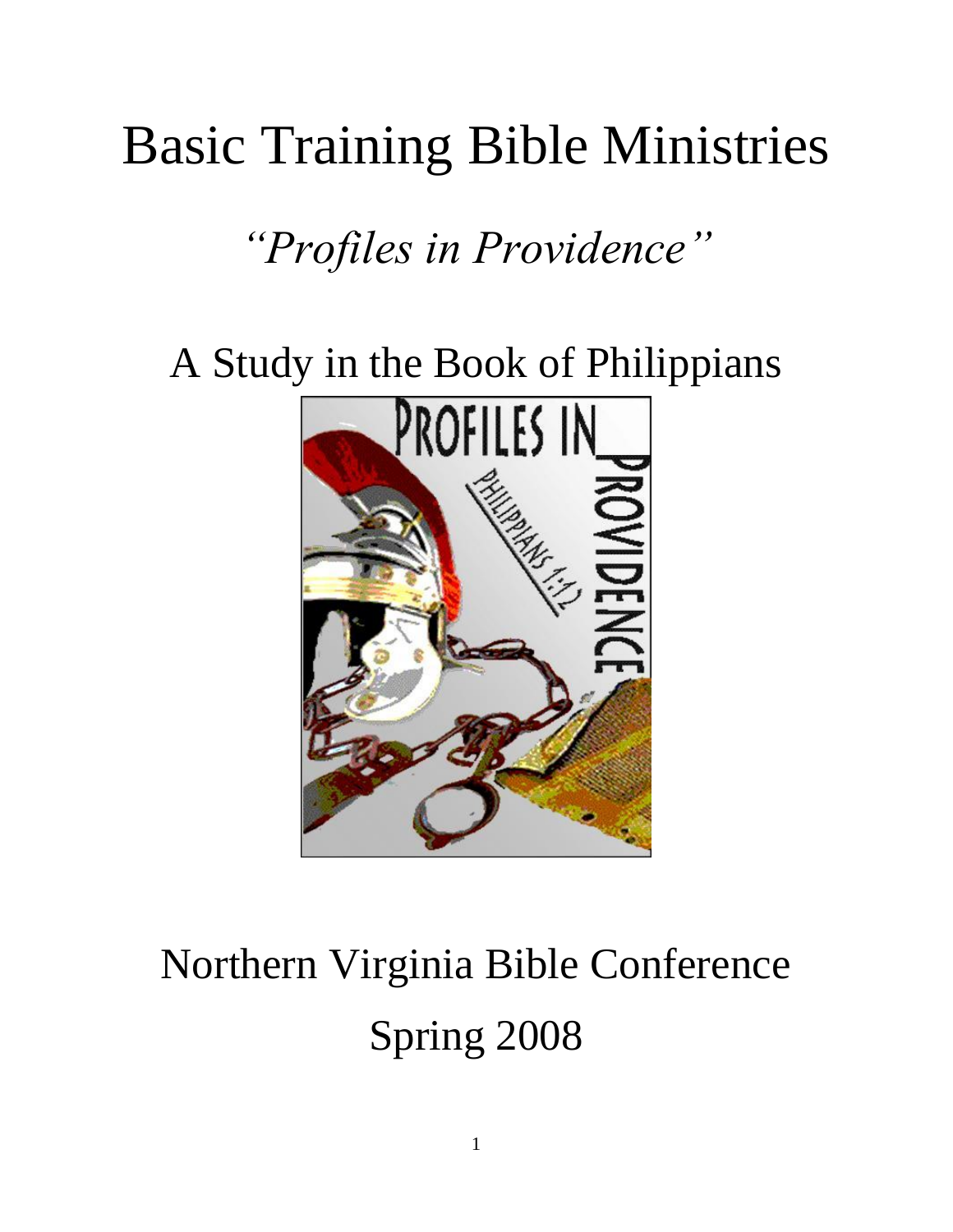## **Profiles in Providence From the Book of Philippians**

#### **Introduction**

The book of Philippians is a fascinating study of many topics, all bound up in one great theme: the finished work of Christ in His death and resurrection (Phi 2:5–11). It is a letter of thanksgiving to the Philippian church (Phi 1:3; 4:10, 14). It is a letter of encouragement to them as they face many trials (Phi 1:28–30). In it, Paul gives an update on his prison status (Phi 1:12– 18), and news of one of their own members who was with him (Phi 2:25–30). Above these things, it is a call to enter into the unshakeable joy of those who know that Jesus Christ controls human history.

It is here we begin to see the over-arching truth that runs through this epistle: the Providence of God. By this we mean the outworking of the redemptive purpose of God in the lives of His people. In other passages (Eph 1:9, 11), Paul tells us that God is at work *"according to His good pleasure, which He purposed in Himself,"* so that He *"works all things according to the counsel of His will."* In simpler terms, he says *"we know that all things work together for good to those who love God, to those who are called according to His purpose"* (Rom 8:28). Here we find a caveat, we might say, regarding the providence of God. While God is at work behind the scenes in each and every circumstance, the full benefits of His eternal plan are enjoyed only by those believers who—because of their love for Him—are devoted to His call on their life.

To properly define how *"all things"* of this life can *"work together for good,"* we need to see life from God's perspective, and purify our definition of what is *"good"* from God's point of view. The foundational passage on providence in Scripture is found in Gen 22:1–14. Here God calls Abraham ("father of believers"—Rom 4:12, 16) to offer up Isaac, the son of promise. Abraham acts without reservation, knowing that Christ must come through Isaac, and concluding that God will, if necessary, raise Isaac from the dead (Heb 11:17–19). Questioned by Isaac on the way to the mount, Abraham affirms, *"God will provide."* When his obedience is proved, God provides a ram, just as Abraham had said He would (Gen 22:8). Abraham then names the place "Jehovah Jireh" (*The Lord will provide*). We get "providence" from the Latin *pro* meaning "before" and *video*, meaning *"*to see.*"* Putting the two together we have *"provide."*

Think about the doctrinal truths Abraham considered and acted upon. He relied on God's sovereignty (His authority and rule over all), and His omniscience (knowing the end from the beginning). Abraham trusted in His omnipotence (His power to give life to the dead); he found rest and comfort in His omnipresence, knowing God was with him and would not forsake him. In fact, this passage contains the first occurrence of the word *"worship"* (Gen 22:5) along with all the elements of faith, surrender, obedience, and praise that define it. In light of his conduct, Abraham is identified with the kind of faith that trusts in *"God, who gives life to the dead and calls those things which do not exist as though they did … being fully convinced that what He had promised He was also able to perform"* (Rom 4:17, 21).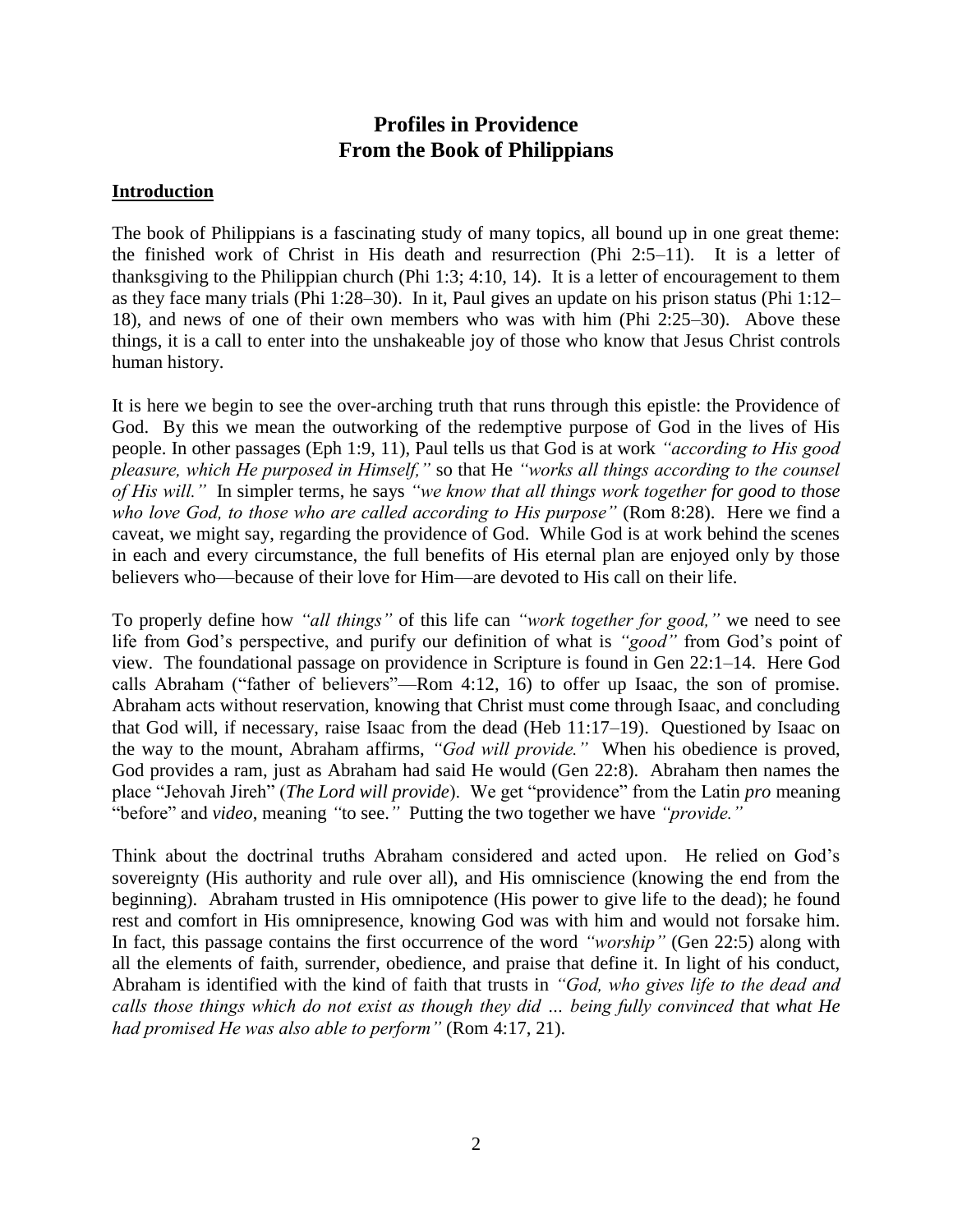#### **Biblical Statements on Providence**

*"But as for you, you meant evil against me; but God meant it for good, in order to bring it about as it is this day, in order to save many people alive"* (Gen 50:20).

*"And it so happened …"* (with variations) (Rut 1:19; 2:3; 3:8; Est 5:1): This phrase reminds us that nothing ever "just happens," but all is under the control of an all wise and all-powerful heavenly Father who works in love.

*"On the day that the enemies of the Jews had hoped to overpower them, the opposite occurred, in that the Jews themselves overpowered those who hated them"* (Est 9:1b).

*"The good hand of the Lord God upon me …"* (variations) (Ezr 7:28; 8:18, 22, 31; Neh 2:8, 18).

*"The Most High rules in the kingdom of men, and gives it to whomever He chooses" (*Dan 4:32b).

*"Not one of them* [sparrows] *falls to the ground apart from your Father's will"* (Mat 10:29; Luk 12:6).

*"But the very hairs of your head are numbered"* (Mat 10:30).

*"And we know that all things work together for good to those who love God, to those who are the called according to His purpose"* (Rom 8:28).

*"In Him also we have obtained an inheritance, being predestined according to the purpose of Him who works all things according to the counsel of His will, that we who first trusted in Christ should be to the praise of His glory"* (Eph 1:11–12).

#### **How to Study the Bible**

Most of us have learned the value of the I.C.E. principle. That is:

Isagogics—the study of historical and cultural background.

Categories—the development of specific doctrines in the text.

Exegesis—the analysis of the grammar and syntax of the original text.

However valuable these are, they are not sufficient in themselves. Following are some examples of how we need to approach the Word of God.

#### Illustrations:

Do a google search on each one of these; consider the applications:

- 1. The blind men and the Elephant (look at the whole, not just part, of a book).
- 2. Professor Agassiz and the Fish (painstaking attention to minute detail is the key). [From "Expository Preaching" pg. 212–215, John MacArthur, Jr.]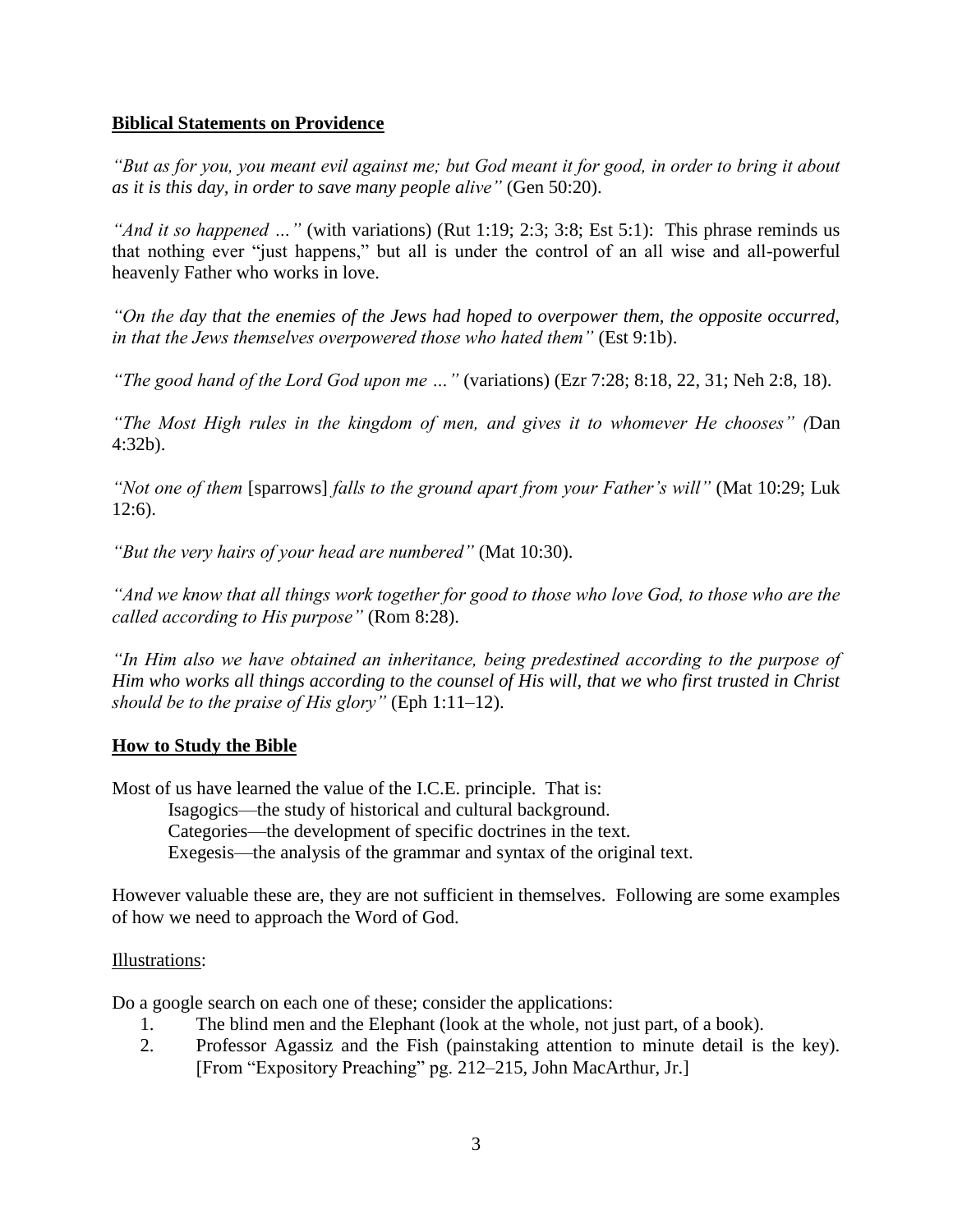3. How to Master the English Bible (take a book of the Bible; read it every day for a month). [Dr. James M. Gray (1904), cf. pg.31–32]

#### **My poor attempt to define the personal providence of God is as follows:**

*Providence is the outworking of God's redemptive plan in the lives of His saints, according to the pattern of the cross and the resurrection of our Lord Jesus Christ. In the most unpromising and unexpected events, He is at work on behalf of the trusting and surrendered soul, to bring light out of darkness, life out of death, power out of weakness, victory out of defeat, and glory out of shame. By His wisdom, power, and presence, He intends to lead the believer through the cross and into the resurrection power of our risen and glorified Lord Jesus Christ, with great joy."*

#### Listen again to some of Paul's statements:

He says, "[I] *do not cease to give thanks for you, making mention of you in my prayers: that the God of our Lord Jesus Christ, the Father of glory, may give to you the spirit of wisdom and revelation in the knowledge of Him, the eyes of your understanding being enlightened; that you may know what is the hope of His calling, what are the riches of the glory of His inheritance in the saints, and what is the exceeding greatness of His power toward us who believe, according to the working of His mighty power which He worked in Christ when He raised Him from the dead and seated Him at His right hand in the heavenly places, far above all principality and power and might and dominion, and every name that is named, not only in this age but also in that which is to come"* (Eph 1:16–21).

Furthermore: *"For this reason I bow my knees to the Father of our Lord Jesus Christ, from whom the whole family in heaven and earth is named, that He would grant you, according to the riches of His glory, to be strengthened with might through His Spirit in the inner man, that Christ may dwell in your hearts through faith; that you, being rooted and grounded in love, may be able to comprehend with all the saints what is the width and length and depth and height—to know the love of Christ which passes knowledge; that you may be filled with all the fullness of God. Now to Him who is able to do exceedingly abundantly above all that we ask or think, according to the power that works in us ..."* (Eph 3:14–20).

#### **Now consider one of the key verses of the book of Philippians**:

*"But what things were gain to me, these I have counted loss for Christ. Yet indeed I also count all things loss for the excellence of the knowledge of Christ Jesus my Lord, for whom I have suffered the loss of all things, and count them as excrement that I may win Christ and be found in Him, not having my own righteousness, which is from the law, but that which is through faith in Christ, the righteousness which is from God by faith; that I may know Him and the power of His resurrection, and the fellowship of His sufferings, being conformed to His death, if, by any means, I may attain to the resurrection from the dead*" (Phi 3:7–11).

In these few verses we see God's sovereignty, omniscience, omnipotence, and omnipresence at work in the life of the Apostle Paul. We also see Paul's faith, surrender, obedience, victory, and great joy. These topics will run through this epistle.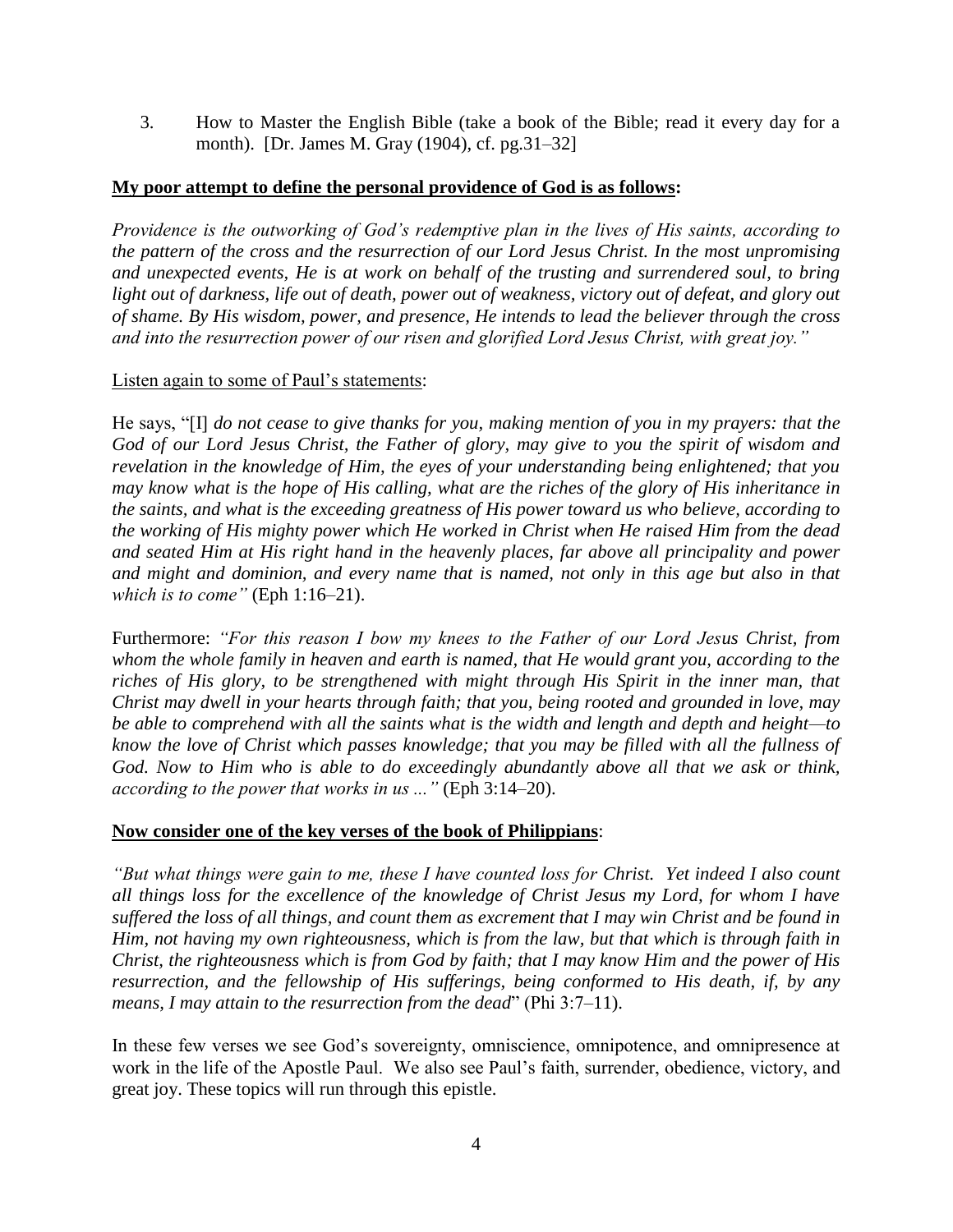#### **Philippians and Ecclesiastes**

It may be thought that no two Bible books could be further apart in content. When we ask, "What is Philippians about?" most people will say, *"joy and rejoicing."* If we ask the same question about Ecclesiastes, the likely answer is *"vanity, emptiness."* I would like to give you a different perspective. In Philippians, the words "joy" and "rejoicing" occur about 14 times. Yet we have roughly the same occurrence in the book of Ecclesiastes!

In Philippians, we have rejoicing in the forefront, with sorrow and affliction in the background. In Ecclesiastes, we see life's futility (apart from faith) in the forefront, but with rejoicing in the background, for those who will *"Remember now your Creator in the days of your youth"* (Ecc 12:1), will *"Fear God and keep His commandments"* (Ecc 12:13), and will *"In the day of prosperity be joyful, but in the day of adversity consider: surely God has appointed the one as well as the other"* (Ecc 7:14). Because faith brings God's power into the equation of the brokenness of life, the believer can still *"enjoy the good of all his labor in which he toils under the sun all the days of his life which God gives him; for it is his heritage … to rejoice in his labor—this is the gift of God"* (Ecc 5:18–19).

Let me suggest an analogy of seeing these two books as two complimentary paintings hanging on the wall. In the first painting, we see a time of war and suffering in the forefront. We see a sort of collage in which the husband and father is on the battlefield, the wife at home with the children. We see in their faces loneliness, fears, doubts, and trials. But in the background, coming from the minds of each one, is the looking forward to the joyful homecoming and reunion at war's end. That is Ecclesiastes—a broken world, yet we see healing and rejoicing in the shadows. Next, we see another picture, this one with the homecoming. The wife and children are gathered, we see the husband coming from the plane, and their faces are lit with great joy and celebration. Yet if we look closely, we see the shadows of past trials and privations. The victory has come at great cost and dedication. This is the book of Philippians. If you read these two books in concert, you will begin to see them both in a new light. Let's consider the events leading up to the epistle we are studying. Here we will see "the hand of God" at work in every detail.

#### **Providential Background to the Book**

- 1. Consider first of all the providential hand of God at work in human history. Jesus Christ was born "*when the fullness of time had come*" (Gal 4:4). By God's design the civilized world was under one government (Rome), speaking one language (Greek), and accessible by the greatest road system ever devised. Additionally, the scattering of the Jews throughout the empire made the Scriptures of the Old Testament available on a worldwide scale.
- 2. Consider the fruit of persecution in Act 8:1–4. Here, Saul of Tarsus plays an instrumental role in instigating persecution against Christians. Those who were scattered carry the Gospel everywhere (Jerusalem, Judea, and Samaria, Act 1:8). Then, Saul is saved (is renamed Paul), and now Paul carries the Gospel "to the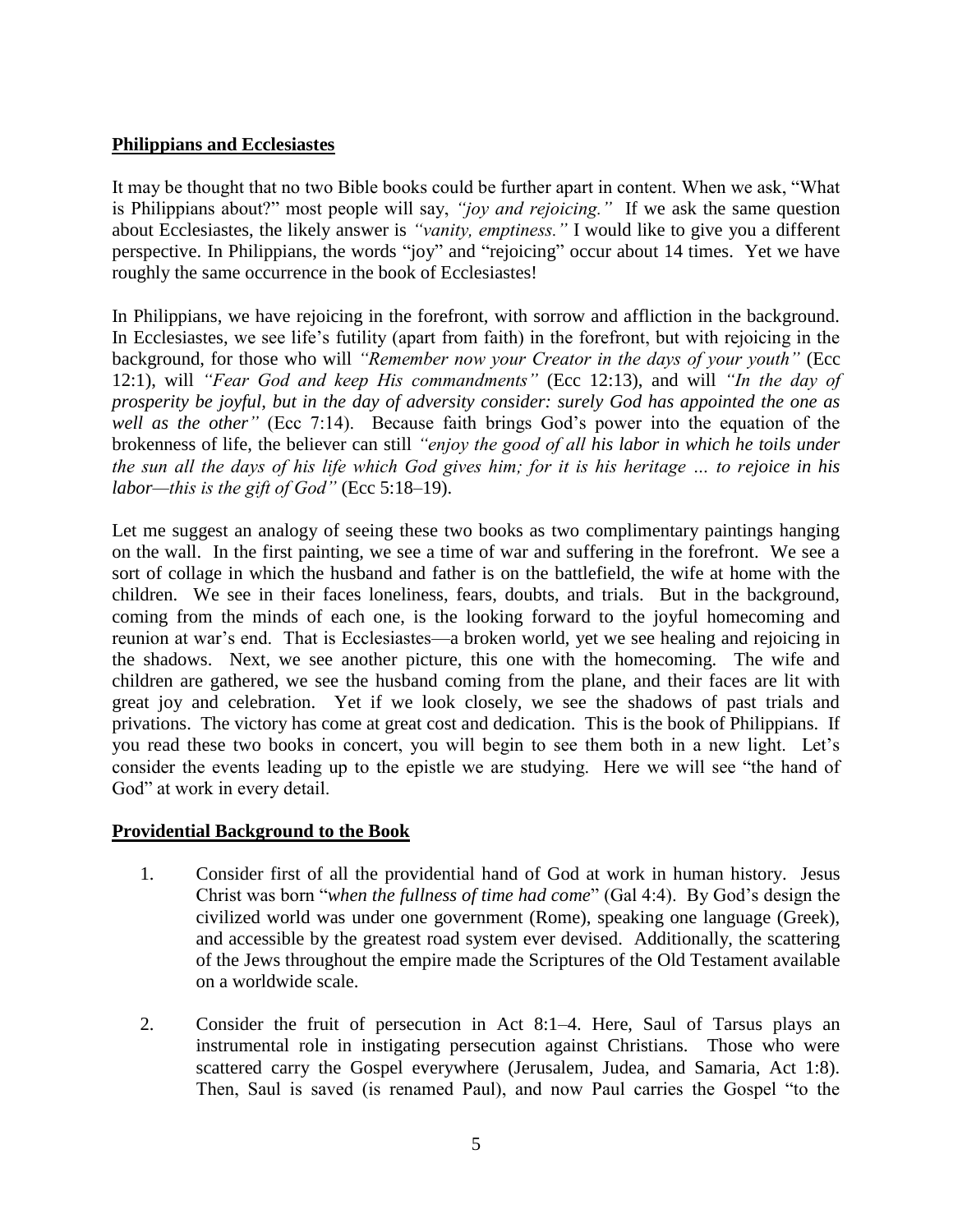uttermost," becoming the target of the very persecution which he began. And out of it all, God is glorified and Christ is magnified!

- 3. Paul's first visit to Philippi, Act 16:12:
	- a. Paul, Silas (15:40), Timothy (16:1–3), and Luke (16:10) are in Troas.
	- b. The Macedonian call (16:9) comes following three closed doors (16:6–8).
	- c. The Church began with Lydia, from a women's prayer group (16:13–15).
	- d. The incident of the demon-possessed girl (16:16–18) brings persecution.
	- e. The resulting uproar and imprisonment (16:19–24) seems a great setback.
	- f. Then, songs in the night, deliverance, the jailor is saved (16:25–34).
	- g. Thus Paul impacts Romans (jailor), Greeks (girl), and Asians (Lydia).
- 4. Paul's Roman Imprisonment, Act 21–28:
	- a. Paul is arrested in Jerusalem (Act 21).
	- b. After an assassination attempt, he is transferred to Caesarea (Act 22–23).
	- c. Under false accusation, he appeals to Caesar (Act 24–26).
	- d. Following this, the voyage, shipwreck on Malta, and house arrest in Rome (Act  $27-28$ ).
	- e. From his Roman prison Paul writes the letter to the Philippians.

#### Consider Paul's experiences in these places:

*"For we do not want you to be ignorant, brethren, of our trouble in Asia: that we were burdened beyond measure, above strength, so that we despaired even of life. Yes, we had the sentence of death in ourselves, that we should not trust in ourselves but in God who raises the dead, who delivered us from so great a death, and does deliver us; in whom we trust that He will still deliver us …"* (2Co 1:8–10).

And again: *"For indeed, when we came to Macedonia, our bodies had no rest, but we were troubled on every side. Outside were conflicts, inside were fears. Nevertheless God, who comforts the down cast, comforted us by the coming of Titus…"* (2Co 7:5–6).

When we read passages like 2Co 6:4–10 or 2Co 11:23–33, we begin to get a glimpse of the sufferings behind a letter such as Philippians, and begin to appreciate Paul's victorious attitude based on his conviction of the providential working of God through them all.

Note: The Philippian believers *"*saw*"* how Paul dealt with persecution firsthand, then later "heard" how he continued to meet it in Rome (cf. Phi 1:30). Meanwhile, they face ongoing persecution and opposition themselves (Phi 1:28–30). Paul is challenging them to follow his example, just as he follows Jesus Christ (Phi 3:17).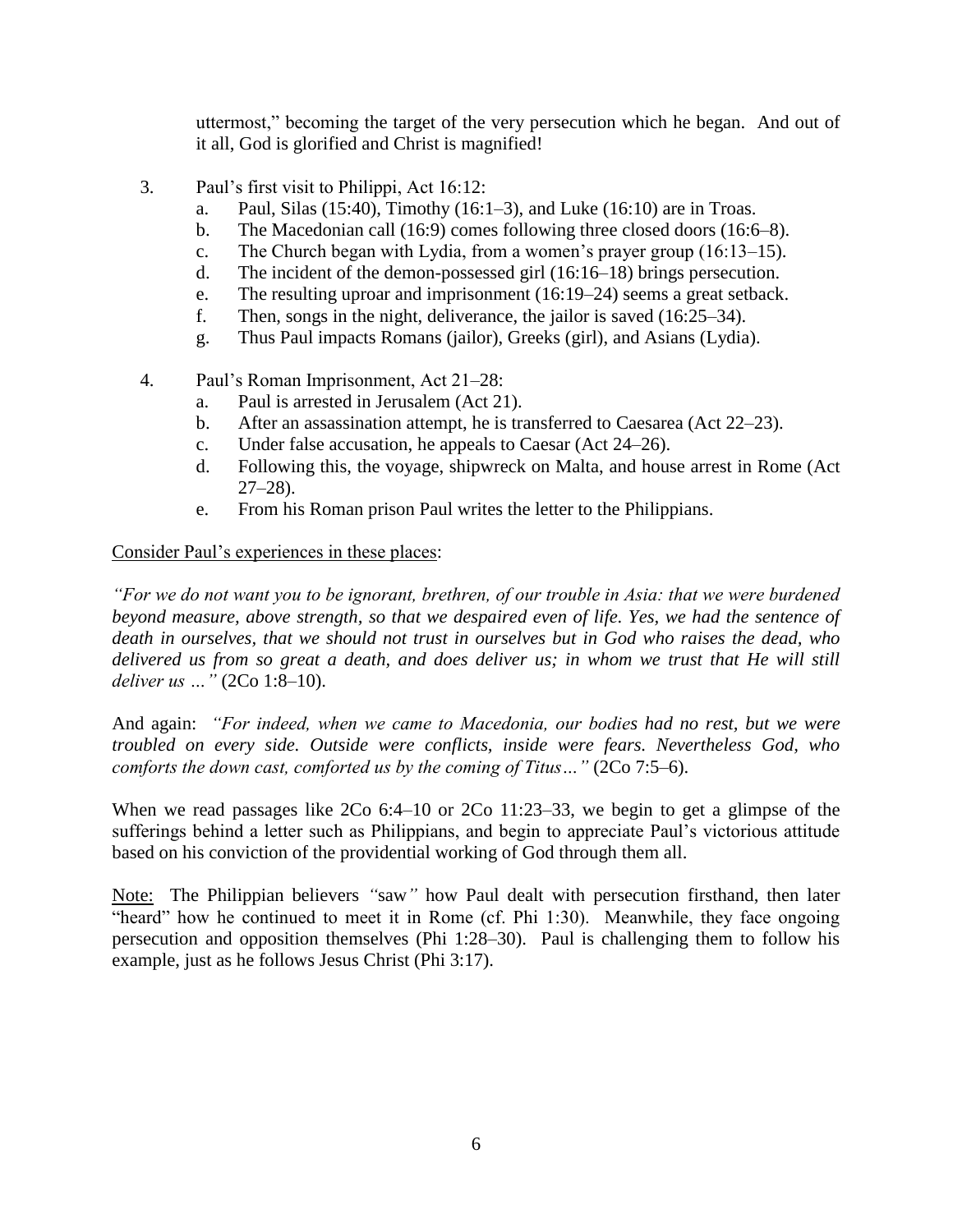#### **The Five Profiles**

- 1. Jesus Christ (Phi 2:5–11)
	- Here we have the ultimate example of a life conducted in total trust and reliance on the will of the Father (cf. 1Pe 2:19–25). Here we see that, to the degree of His humiliation, He is exalted by the Father (cf. Jam 4:10; 1Pe 5:6).
- 2. Paul, the living example (Phi.1:12; 3:7–14; 4:11–13) The apostle followed His Lord, and was able to write, *"Imitate me, just as I also imitate Christ"* (1 Co.11:1; 4:16).
- 3. Timothy, student of Paul (Phi 2:19–24) Paul says of Timothy that, "as a son with his father he served with me" (Phi 2:22).
- 4. Epaphroditus, minister from Philippi (Phi 2:25–30) The five-fold description given here is a good gauge of progressive growth.
- 5. The Philippians (Phi 1:3–11, 27–30; 2:12–18; 3:17–21; 4:8-9) No other early church so closely followed the life and teachings of Paul.

#### The profiles above all have several things in common:

- 1. All came through great suffering and affliction.
- 2. All surrendered themselves to an all-wise God and His purpose.
- 3. All found, even in the midst of trial, a deep and abiding joy in His presence.
- 4. All learned that afflictions only deepened their relationship to the Lord.
- 5. All become a testimony to the providence of God, His power to work good out of great evil and sufferings.

Principle: The working principle of providence is bringing life out of death (Gen 22:1– 19). What God did through the cross of Christ (resurrection out of death) is what He wants to do through all our trials (Review Abraham, Rom 4:16–24).

**Basic Outline**: [with adaptations from Dennis Mock, "New Testament Survey," and from Hamilton Smith, "Christian Experience;" Scripture Truth Publications.]

#### Philippians: The Mind of Christ and the Providence of God (Key Verses: Phi 2:5–8)

It is worth noting that Paul speaks of *"mind,"* in the sense of attitude and motivation, 11 times through the book. This "mind-set" comes from an understanding of and acting on the knowledge of the providential working of God, or, in one case (3:19) failure to do so.

## **I. Chapter 1: The Providential Outcome of Prison**

A. The Single Mind (Phi 1:12, 21)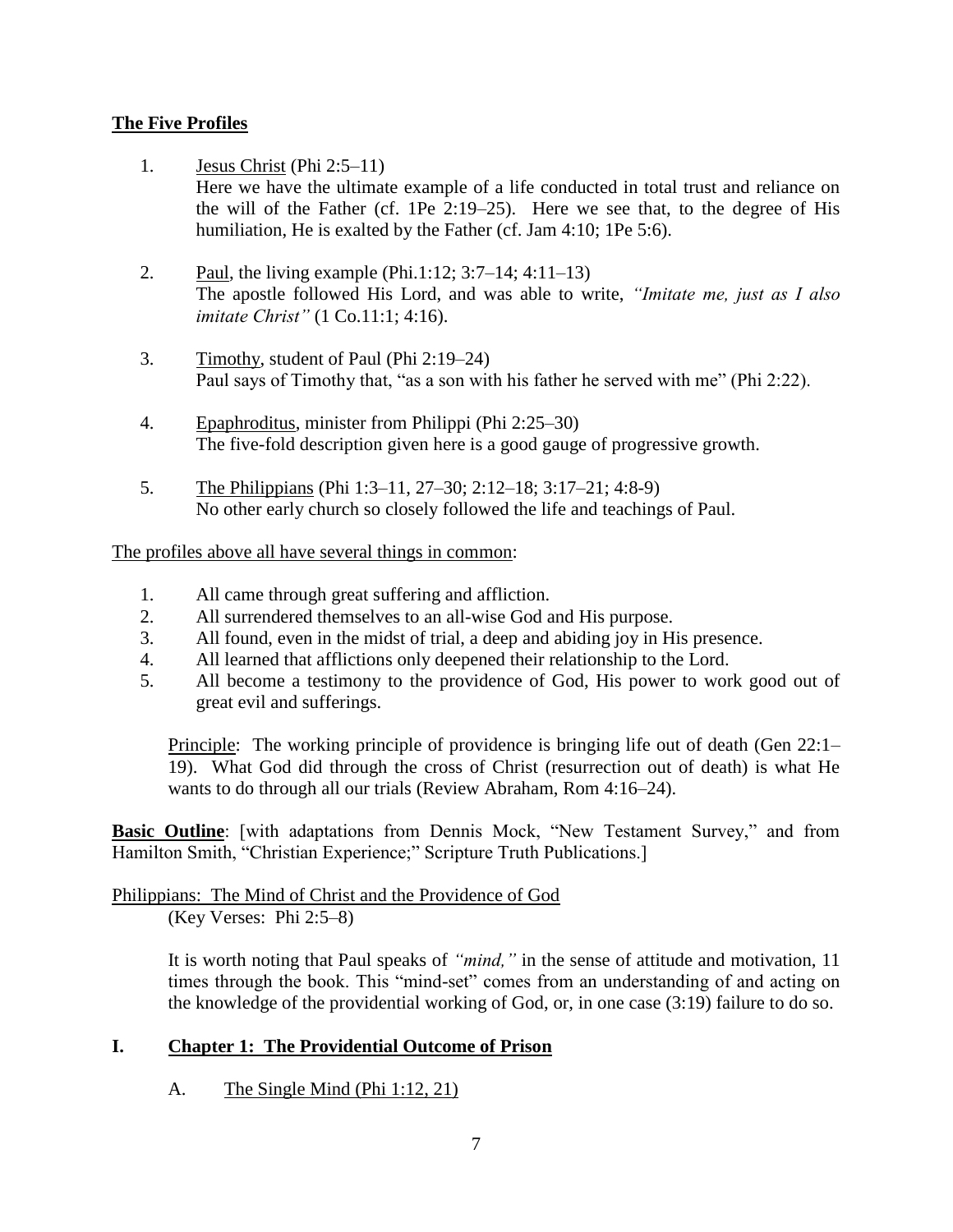Principle: Because Jesus Christ is my life (Phi 1:21), I can trust Him to bring good out of every situation (Phi 1: 6, 12, 29).

- 1. Paul's affection and prayer for the Philippians (Phi 1:1–11, especially 1:6). Here we see many elements and evidences of providence at work.
- 2. Paul's report on God's victory in his imprisonment (Phi 1:12–26; 1:12, 21). God's providence brings blessing out of the most unexpected conditions.
- 3. Paul's exhortation to overcome adversities (Phi 1:27–30). Understanding providence, we see our trials as special gifts (Jam 1:2).
- B. Principles of Application (Act 1)

Illustration: "At that time a great persecution arose against the church which was at Jerusalem; and they were all scattered throughout the regions of Judea and Samaria (cf. Act 1:8) … therefore those who were scattered went everywhere preaching the Word." (Act 8:1, 4).

## C. Greeting: The Providential Founding of Philippi (Act 1:1–2)

- 1. The providence of God can be seen in the history of Philippi.
- 2. The providence of God is evident in Paul's first visit (Act 16).
- 3. Again, Paul's Roman imprisonment displays providence (Act 21–28).
- D. God's Providence at work among the Philippians (Phi 1:3–11)
	- 1. We see God's providence in the ingredients of Paul's prayer (Phi 1:3–4).
	- 2. The Philippians participate by their active fellowship (Phi 1:5 cf. 4:15).
	- 3. This provides the basis for Paul's confident assertion regarding them (Phi 1:6, 7).
	- 4. Such *esprit* cannot help but result in compassionate rapport (Phi 1:8).
	- 5. The constant desire for greater fruitfulness is also requested (Phi 1:9–11a).
	- 6. The result of such lives is the ultimate glory of God (Phi 1:11b).
- E. Paul's Testimony of Providential Power (Phi 1:12–26)
	- 1. Providence works contrary to common expectations (Phi 1:12a).
	- 2. God's redemptive purpose is the advancement of the gospel (Phi 1:12b).
	- 3. One bold life of faith results in great impact on other believers (Phi 1:13–14).
	- 4. With every advance comes the inevitability of spiritual conflict (Phi 1:15–17).
	- 5. *"Rejoicing"* is the celebration of God's victory in advance (Phi 1:18–21).
	- 6. Human perplexity dissolves in the face of God's certainties (Phi 1:22–26).
- F. Principle: The providence of God is always at work in every circumstance of life, whether great or small. Following the pattern of the cross, God works good out of the most unpromising and unexpected situations. However, only those believers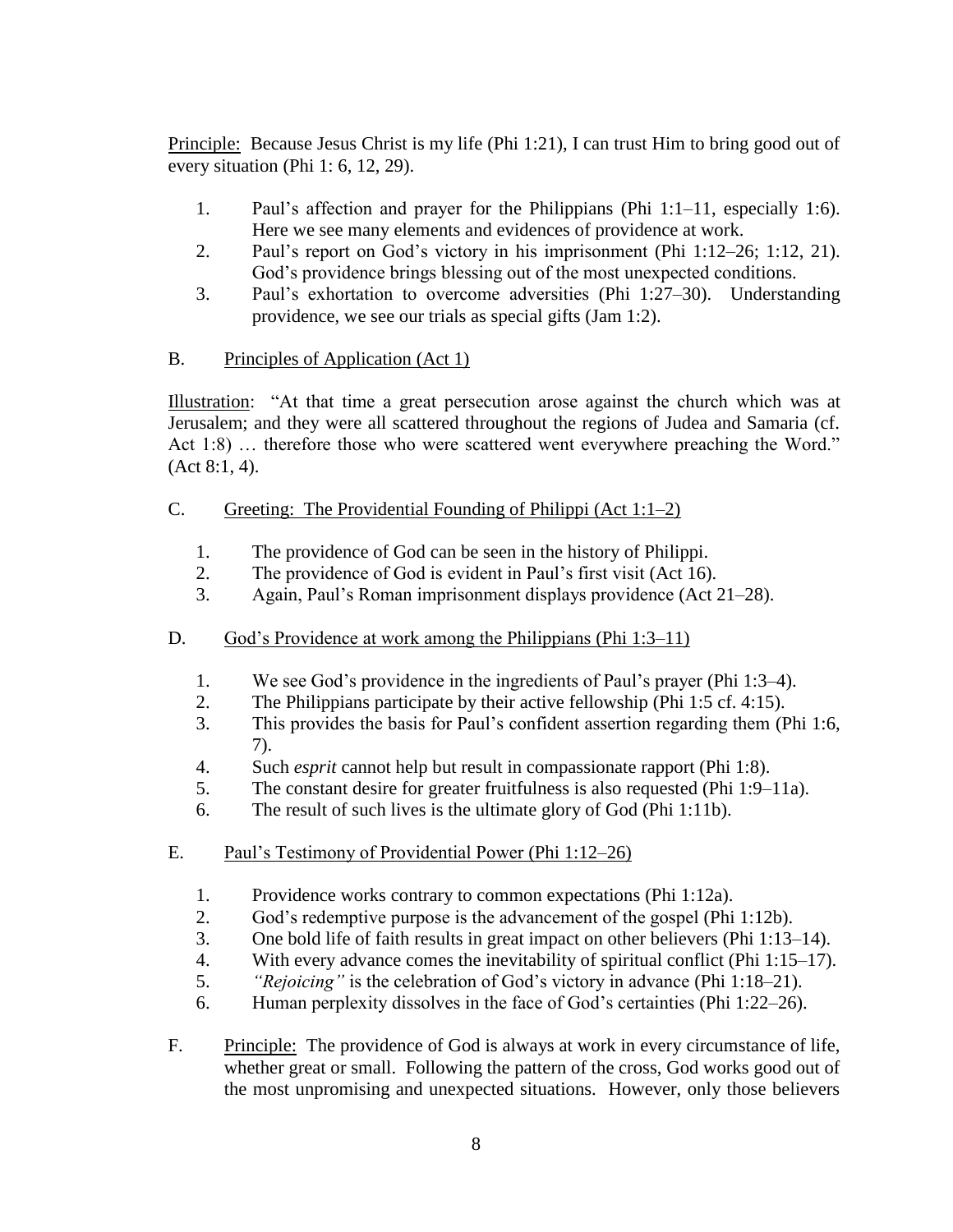living in submission and obedience will see His hand at work for their blessing and His glory (cf. Joh 14:21, 23).

- G. The Exhortation from Paul's Experience (Phi 1:27–30).
	- 1. Believers should live as heavenly citizens (Phi 1:27a cf. 3:20). The word *"conduct"* (Phi 1:27) is from the same root as *"citizenship"* (Phi 3:20).
	- 2. Steadfastness is the mark of good soldiers (Phi 1:27b).
	- 3. United effort is the spirit of good teamwork (Phi 1:27c).
	- 4. Conviction in the cause of Christ is the key to valor (Phi 1:28).
	- 5. Affliction for Christ is the honor of the arena (Phi 1:29–30).

## H. Doctrine of the Crooked Stick

*"What is crooked cannot be made straight, and what is lacking cannot be numbered … consider the work of God; for who can make straight what He has made crooked? In the day of prosperity be joyful, but in the day of adversity consider; surely God has appointed the one as well as the other, so that man can find out nothing that will come after him"* Ecc 1:15; 7:13–14.

- 1. God throws into every life a "crooked stick"— an adverse circumstance.
- 2. You cannot change it, but you can use it to grow.
- 3. The object is to make us strong out of weakness (2 Co 12:9; Heb 11:34).
- 4. When God throws you a crooked stick, be like a good dog, and bring it back to Him. He will turn it into blessing in accordance with His plan.
- 5. The Bible is full of examples of believers whose lives were blessed through the adverse conditions God permitted in their lives, for His glory!

## **II. Chapter 2: The Premise and Power of Providence**

## A. The Servant Mind (Phi 2:5–8)

Principle: Because Christ is my light (Phi 2:5–11), I can surrender in service, knowing He is working in and through me for His glory (Phi 2:12–13).

- 1. The Surrendered Life—Phi 2:1–11 (2:5). Four spiritual realities, leading to four objectives, require four-fold surrender!
- 2. A working partnership—Phi 2:12–18 (2:12–13). *"Fellow-workers with God"* (1 Co 3:9).
- 3. Two living examples—Phi 2:19-30 (Phi 2:20–21).
- B. Principles of Application (Phi 2): (Key Verse: Phi 2:5)

*"Let this mind be in you which was also in Christ Jesus ..."*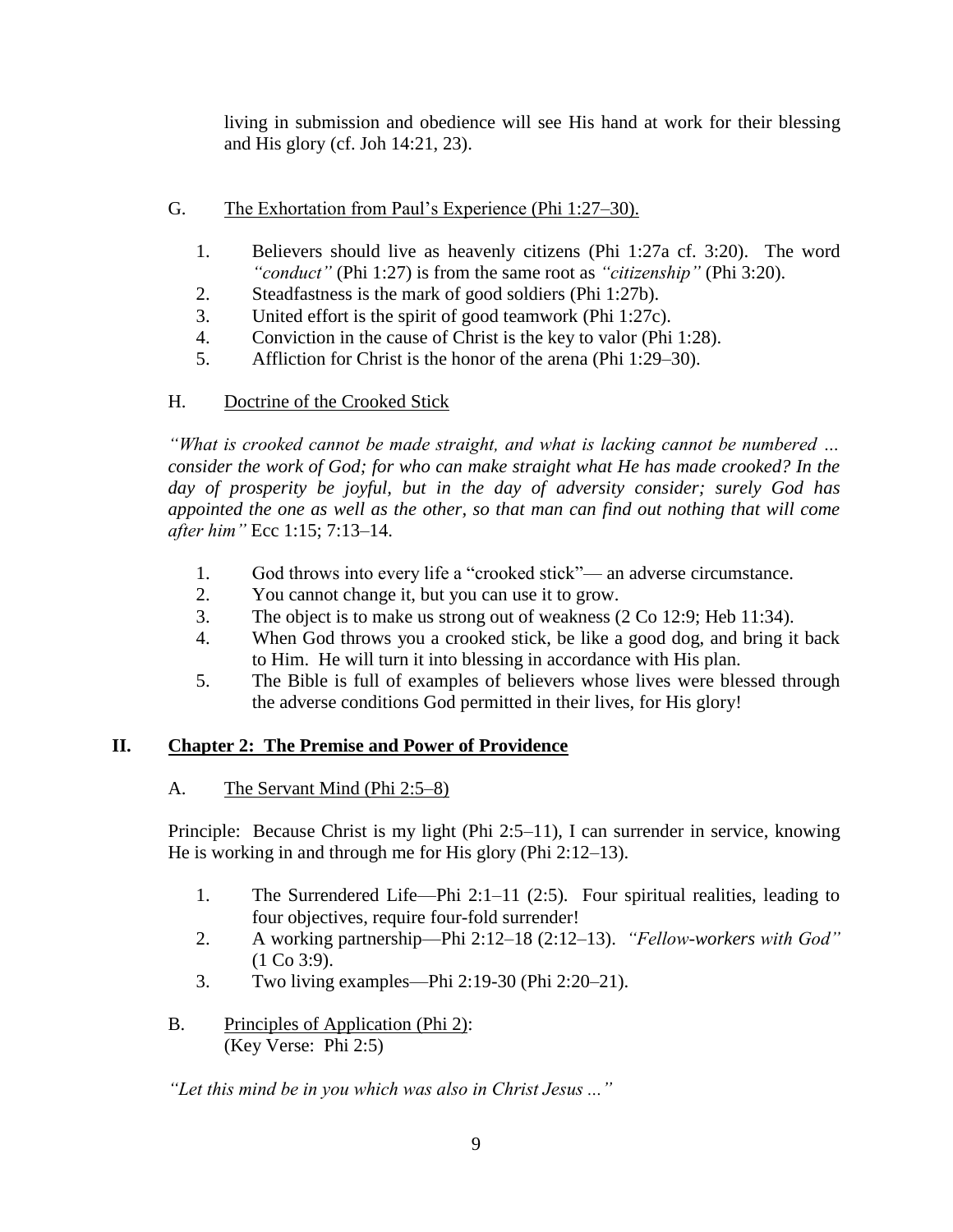## C. The Premise is the Cross of Christ (Phi 2:1–11)

- 1. The finished work of Christ secures certain divine facts/realities (Phi 2:1).
- 2. These become the foundation of all true joy in life (Phi 2:2a).
- 3. When we reckon on these facts, they have a transforming effect on our lives (Phi 2:2b–4).
- 4. Living faith appropriates the mind of Christ in our life (Phi 2:5).
- 5. His willing humiliation is reproduced by God's Spirit (Phi 2:6–8).
- 6. God's exaltation of Him achieves the ultimate goal of history, the glorification of God (Phi 2:9–11).
- 7. What God did in Christ, He desires to replicate in our lives (cf. 1Pe 5:6, Jam 4:10).
- D. Principle: What God did through the surrender of Christ to the cross, He will do for you if you faithfully submit to His ordained afflictions for you.

*"If anyone desires to come after Me, let him deny himself, and take up his cross daily, and follow Me"* Luk 9:23.

- 1. God has chosen affliction as the means to refine faith (1Pe 1:6–9).
- 2. We ought not to consider this a strange means, in light of the cross (1Pe 4:12– 13).
- 3. If we will humble ourselves, God will surely exalt us in the perfection of His perfect timing (1Pe 5:6; Jam 4:10).
- E. The Power is in Obedience in Attitude and Action (Phi 2:12–18)
	- 1. The key is obedience stemming from devotion to God (Phi 2:12a).
	- 2. Faith is an active partnership with divine providence, bringing deliverance out of apparent disaster (Phi 2:12).
	- 3. In this partnership, God works the willing and doing of His purpose, through the indwelling Spirit and implanted Word (Phi 2:13; cf. Eph 3:7, 20; Jam 1:21).
	- 4. Faith response to adversities allows God to take the crooked things of life and make them straight for His glory (Phi 2:14–15).
	- 5. Only as we "hold fast the word of life" can these victories become realities in our lives (Phi 2:16).
	- 6. Only by living in harmony with the providence of God can we know true joy, whether we live or die (Phi 2:17–18; cf. Phi 1:21–26).
- F. Two Living Examples of Providence at Work (Phi 2:19–30)
	- 1. Timothy, Phi 2:19–24
		- a. Timothy was a unique provision of God for the Philippians (Act 16:1–5).
		- b. Timothy modeled his life after the Apostle Paul (Phi 2:20–21).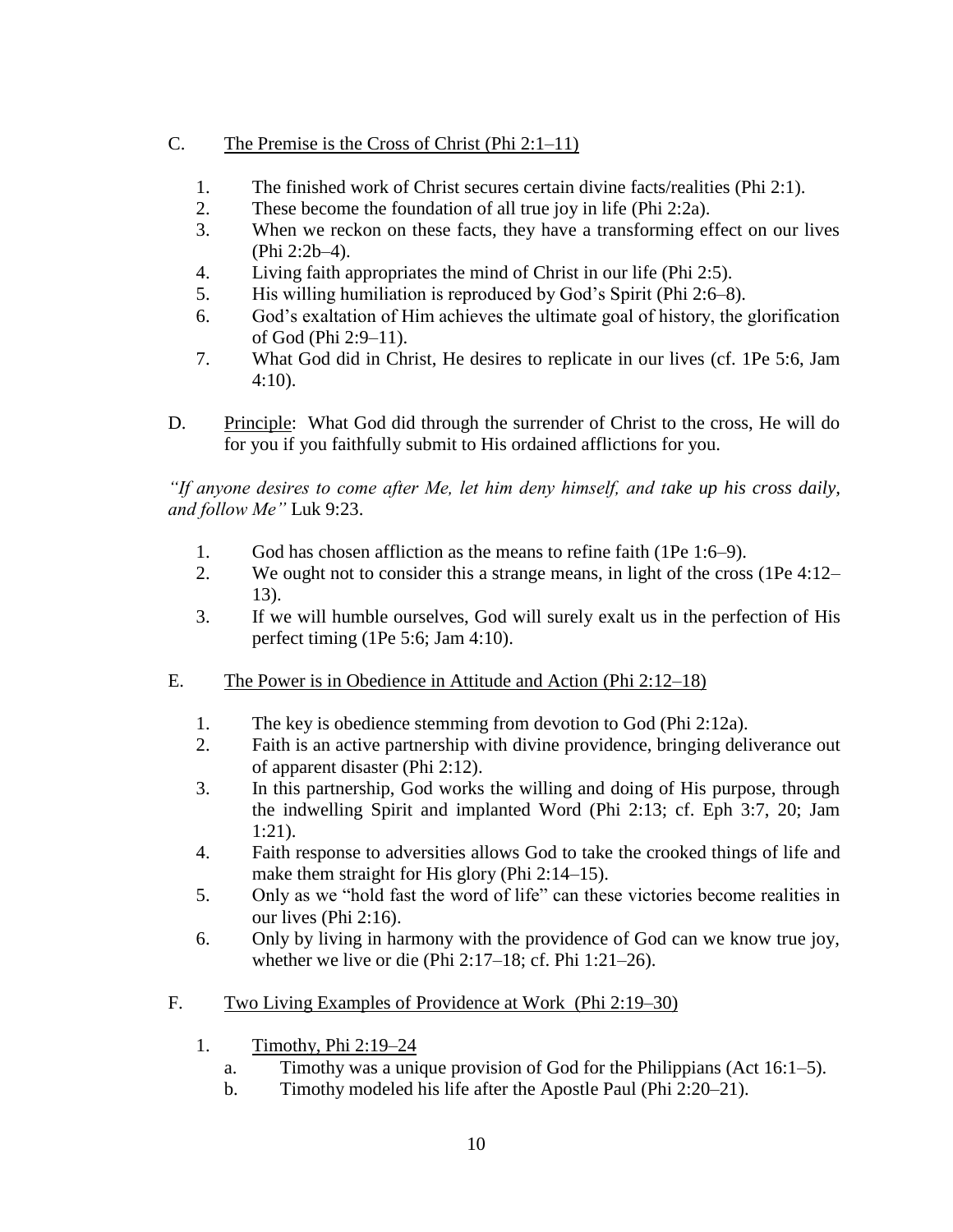- c. His proven character was the guarantee of his worth (Phi 2:22–24).
- 2. Epaphroditus, Phi 2:25–30
	- a. Take note of Paul's five-fold identification of him (Phi 2:25).
	- b. See how unselfishly, sacrificially he spent himself (Phi 2:26–28).
	- c. He was worthy of esteem equal to his self-sacrifice (Phi 2:29–30).

## G. The Doctrine of the End of the Matter

*"A good name is better than precious ointment, and the day of death than the day of one's birth … the end of a thing is better than it's beginning; the patient in spirit is better than the proud in spirit"* (Ecc 7:1, 8).

- 1. These statements are true only when we factor in the providence of God.
- 2. No one is born with a good name. Just like Paul, Timothy, Epaphroditus, or the Philippians, we must earn a *"proven reputation"* (Phi 2:22).
- 3. The only way this can be gained is not by self-seeking, but through seeking to know Christ fully (Phi 2:21; 3:7–8, 10).
- 4. But we are not made whole except by being broken. Thus it takes a lifetime in pursuit of God's purpose for our life (Phi 3:12–14).
- 5. God uses the *"*crooked things*"* He has ordained in each life to break our pride and bring us into submission to His providential plan.
- 6. As we submit to His refining process, and participate with His providence, we *"lay hold of that for which Christ Jesus laid hold of* [us]*"* (Phi 3:12).
- 7. The result is that the end of every trial is better than its beginning, and the conclusion of our life is eternally better than its start.

## **III. Chapter 3: The Provisions and Decisions of Providence**

## A. The Spiritual Mind (Phi 3:7).

Principle: Since Christ is my hope (Phi 3:20–21), I can set my mind on eternity, and make decisions that seem radical here (on earth, during time), that will glorify Christ (Phi  $3:7-14$ ).

- 1. The mind set on the flesh (Phi 3:1–6 cf. Rom 8:6–8).
- 2. The mind set on the Spirit (Phi 3:7–14 cf. Rom 8:3–5, 9-11,14). Here Paul lays out his decision to follow Luk 9:23 in his life.
- 3. The mind set on heaven (Phi 3:15–21).
- B. Principles of Application (Phi 3): (Key Verse: Phi. 3:7)

*"But what things were gain to me, these I have counted loss for Christ."*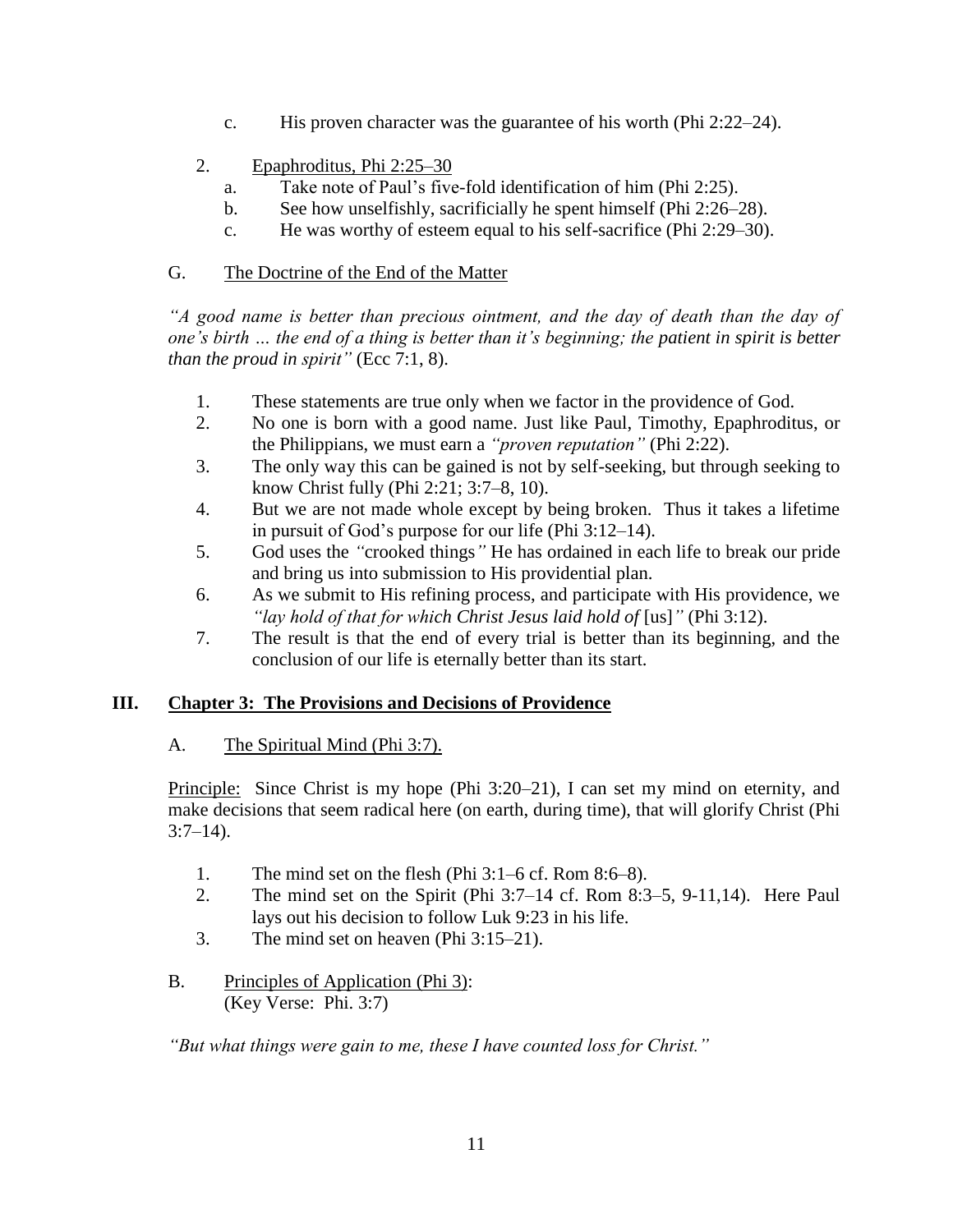- C. The Danger of Dogs and Dead Lions (Phi 3:1–6)
	- 1. Rejoicing is not inconsistent with a state of conflict (Phi 3:1, 3). Rather, our joy is a celebration of the finished work of Christ in our behalf.
	- 2. Paul compares the Judaizers to dogs: they run in packs, feed on garbage, and attack the weak (Phi 3:2).
	- 3. Paul uses his own experience as a Pharisee to show the "vanity" of the pursuit of self-promotion and self-exaltation.

#### D. The Volitional Prerogative of the Believer (Phi 3:7–14)

- 1. The decision, at its root, is that of choosing Christ over self (Phi 3:7–8a). Our *"gain"* is self-centered and vain. Note the contrast *"to me"* and *"for Christ."* Truly, *"He who loses his life shall find it"* (Mat 16:25).
- 2. The *"gain"* of Christ is experiential knowledge of five things (Phi 3:8–11):
	- a. The righteousness acquired through faith alone.
	- b. The enabling power of His resurrection life.
	- c. The voluntary fellowship of His sufferings.
	- d. A life that conforms to the purpose of His death.
	- e. The ultimate attainment of resurrection out of death.
- 3. This requires a daily decision in the pursuit of His plan (Phi 3:12–14):
	- a. The certainty of His providential purpose for individuals.
	- b. The humility to acknowledge our present failure.
	- c. A willingness to forget past failures and successes.
	- d. The certainty that eternal reward is promised/available.
	- e. The endurance to "press on" in the face of all obstacles.
- E. The Divergent Paths of Maturity vs. Carnality (Phi 3:15–21)
	- 1. The Path of Maturity
		- a. The mature believer seeks to live by the mind of Christ (Phi 3:15a).
		- b. At the same time, there is a willingness to be corrected as God gives illumination (Phi 3:15b).
		- c. Maturity recognizes that ground can be lost, thus strives to maintain spiritual gains made through difficulties and afflictions (Phi 3:16).
		- d. The mature believer must both choose for the standard of Christ and the example of Paul, and against those who have chosen self-centered living (Phi 3:17).
		- e. Above all, the mature believer lives in the light of Christ's return and our eternal heavenly citizenship (Phi 3:20-21). The assurance we will be like Him in eternity should spur us to be like Him now.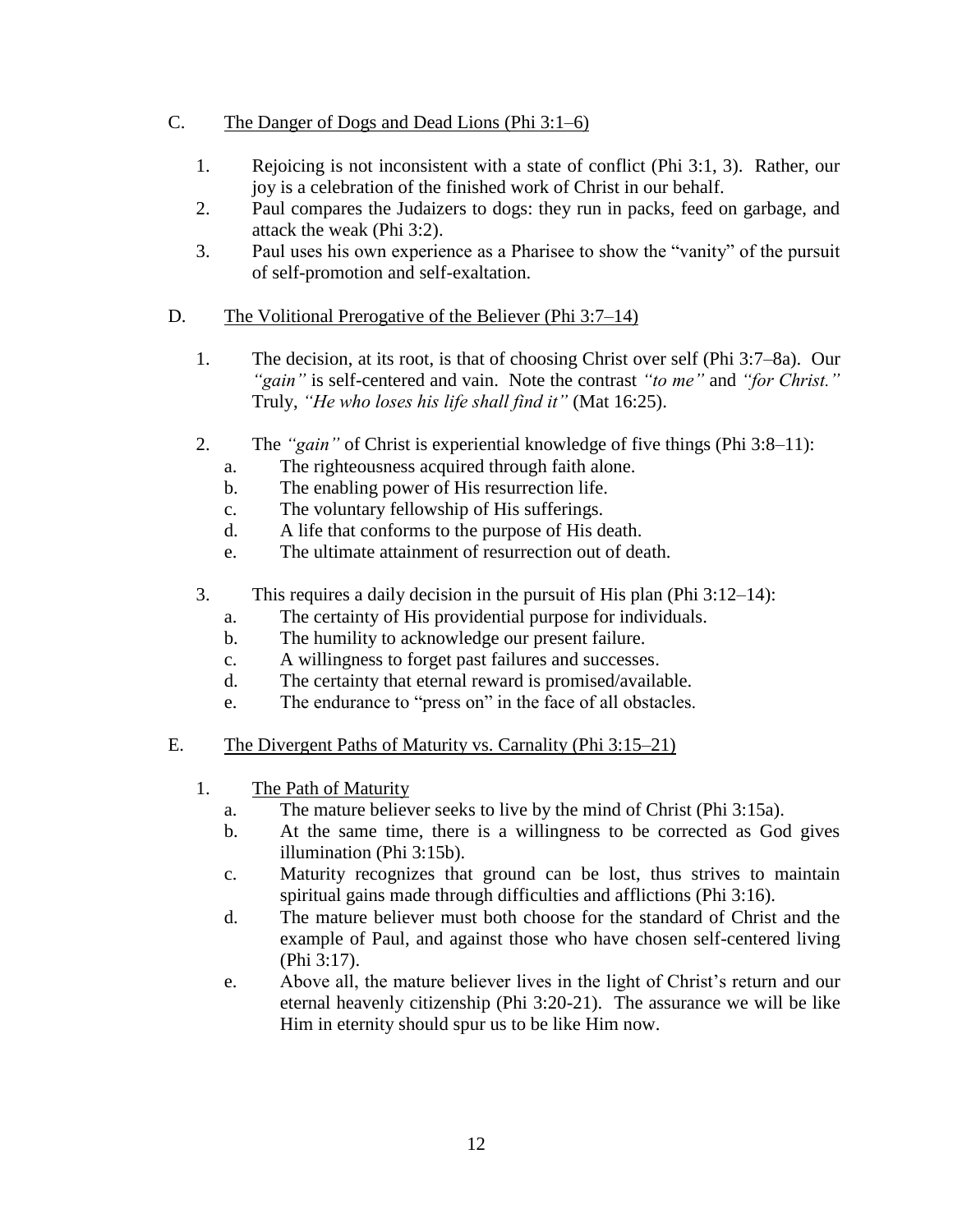- 2. The Path of Carnality
	- a. Dedication to the ways of this world constitutes a state of hostility toward God (Phi 3:18; cf. Jam 4:4; 1 Jo 2:15–17).
	- b. To be an "enemy of the cross" means to be fighting against its work in one's life. The carnal believer resists the Christ-conforming work of the cross in his or her life.
	- c. The "mind-set" of the carnal believer seeks gratification through indulgence (the belly) and glorification through human effort. They have a cosmic mind-set (cf. Rom 8:5–8; Jam 3:14–16).
- F. Doctrine: A Live Dog, or a Dead Lion?
	- 1. Ecc 9:4: *"Better a live dog than a dead lion."*
	- 2. Saul of Tarsus was considered a real "lion" (Phi 3:4–6), but he was spiritually dead.
	- 3. We may be considered to be less than a "dog" (2 Sam 9:8; Mar 7:27–28).
	- 4. However, if we possess the life of Christ, we are infinitely superior to the great "lions" of history. But we must choose abundant life as well (Joh 10:10).
	- 5. Sooner or later, all of life comes down to the choices we make (Jos 24:15a)!
	- 6. The path chosen by Paul (Phi 3:7–8), like that of His Lord (Phi2:5–8), shows that the only way up in God's economy is down!

## **IV. Chapter 4: Making Progress in the School of Providence**

A. The Strengthened Mind (Phi 4:13)

Principle: Since Christ is my source of strength (Phi 4:13), I can rejoice in my progress of increasing conformity to His likeness (Phi 4:11–13).

- 1. Strengthened by prayer (Phi 4:1–7)
- 2. Strengthened by exercise (Phi 4:8–13 cf. Heb 5:12–6:3)
- 3. Strengthened by giving (Phi 4:14–20 cf. 2 Co 8:1–7, 9; 9:10–14)
- B. Principles of Application (Phi 4) (Key Verse: Phi 4:13)

*"I can do all things through Christ who strengthens me."*

C. Paul's Exhortation to Fellow Citizens of Heaven (Phi 4:1–9)

They are his *"joy and crown."* Their continued stability would affect his eternal reward (cf. 2Jo 8). Their steadfastness depended on:

- 1. Determined reliance on their risen Lord (Phi 4:1).
- 2. Unity of mind and purpose with other faithful believers (Phi 4:2–3).
- 3. Perpetuated joy based on the finished work of Christ (Phi 4:4).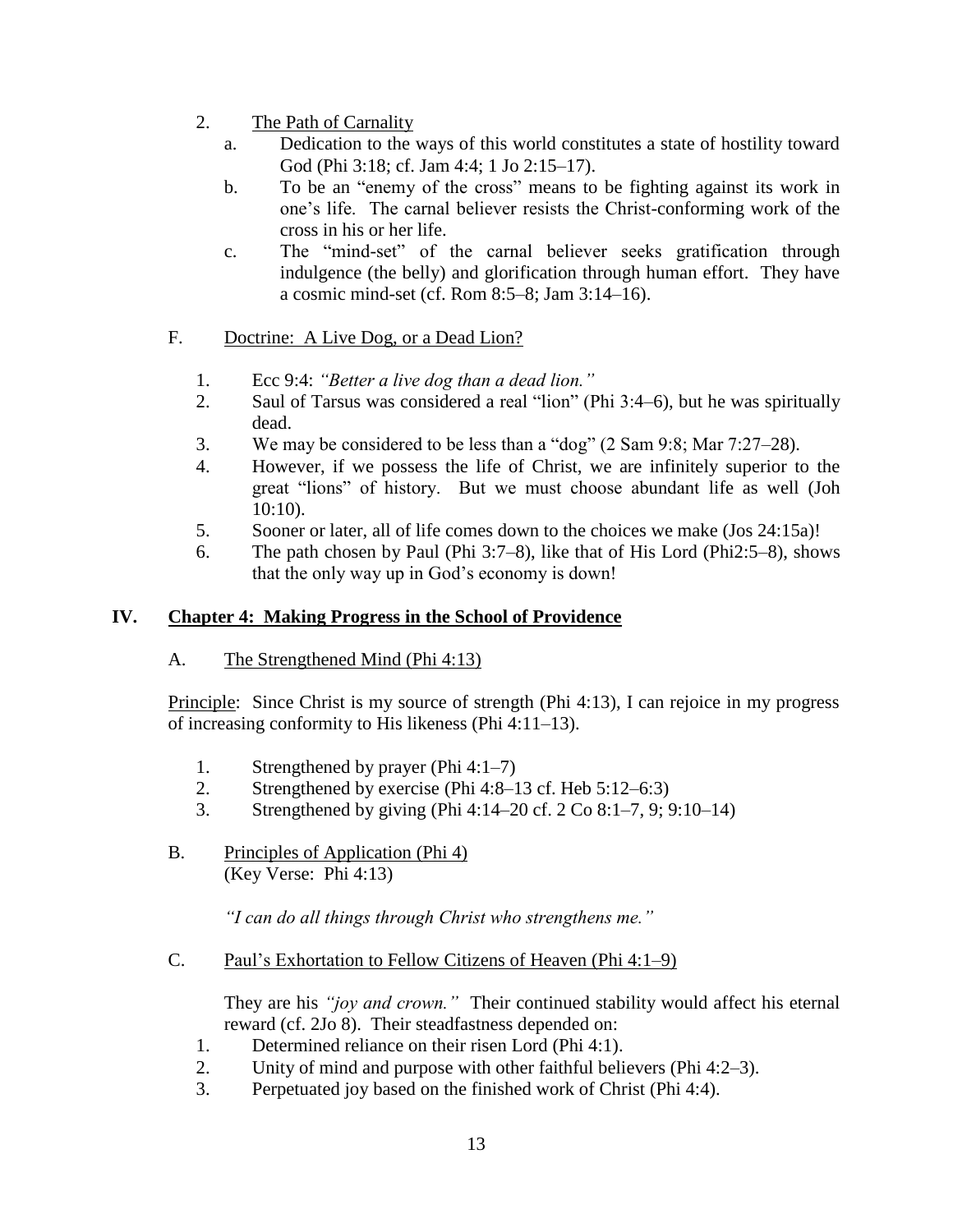- 4. A testimony to the world of surrendered lives (Phi 4:5).
- 5. Prayers that conquer anxiety and bring peace of mind (Phi 4:6–7).
- 6. Meditation on, obedience to, worthy things (Phi 4:8–9).
- D. Paul's Example of Growing in Grace (Phi 4:10–13)
	- 1. By learning contentment in God's plan. The verb "learned" is the root word for discipleship (Mat 28:19).
	- 2. By gaining experiential knowledge in every situation. This "know how" is skill built through practice.
	- 3. By coming to total reliance on Jesus Christ.
- E. The Philippians' Investment in Eternity (Phi 4:13–20)

Their involvement in Paul's ministry brought blessing to many, and gained assurance for them of God's continued supply.

- 1. Their past support (Phi 4:14–16; cf.  $2 \text{ Co } 8:1-5$ )
- 2. Their present offering (Phi 4:17–18)
- 3. Their future assurance (Phi 4:19–20)

## **V. Conclusion: Phi 4:21–23**

These greetings include *"those of Caesar's household."* The Philippian believers played a part in winning them to Christ! The concluding prayer: "*The grace of our Lord Jesus Christ be with you all,* " is the essence of the providence of God!

## **Some Concluding Thoughts:**

The Doctrine of the Dull Ax

- 1. It is time to *"*sharpen the ax*"* (Ecc 10:10).
- 2. Life is very hard when lived in the energy of the flesh.
- 3. We must learn that the Christian life is not hard; it is impossible (in the flesh).
- 4. The "sharpening of the ax*"* may be likened to submission to the Holy Spirit.
- 5. Just as *"iron sharpens iron"* (Pro 27:17), so believers must do for each other!!!!
- 6. As we *"grow in grace and knowledge"* (2Pe 3:18) the *"ax"* of the soul sharpens the spiritual life, and the *"work"* (Phi 3:12) becomes easier.

## The Ten Texts Supporting Providence (all illustrate Phi 2:5–11):

- 1. Phi 1:6: The finished work assured? Paul's assurance comes from their active obedience and faithful participation.
- 2. Phi 1:12: Who can straighten what God made crooked? (Ecc 1:15; 7:13). Only God can take *"crooked"* situations and make them *"straight"* for His purpose.